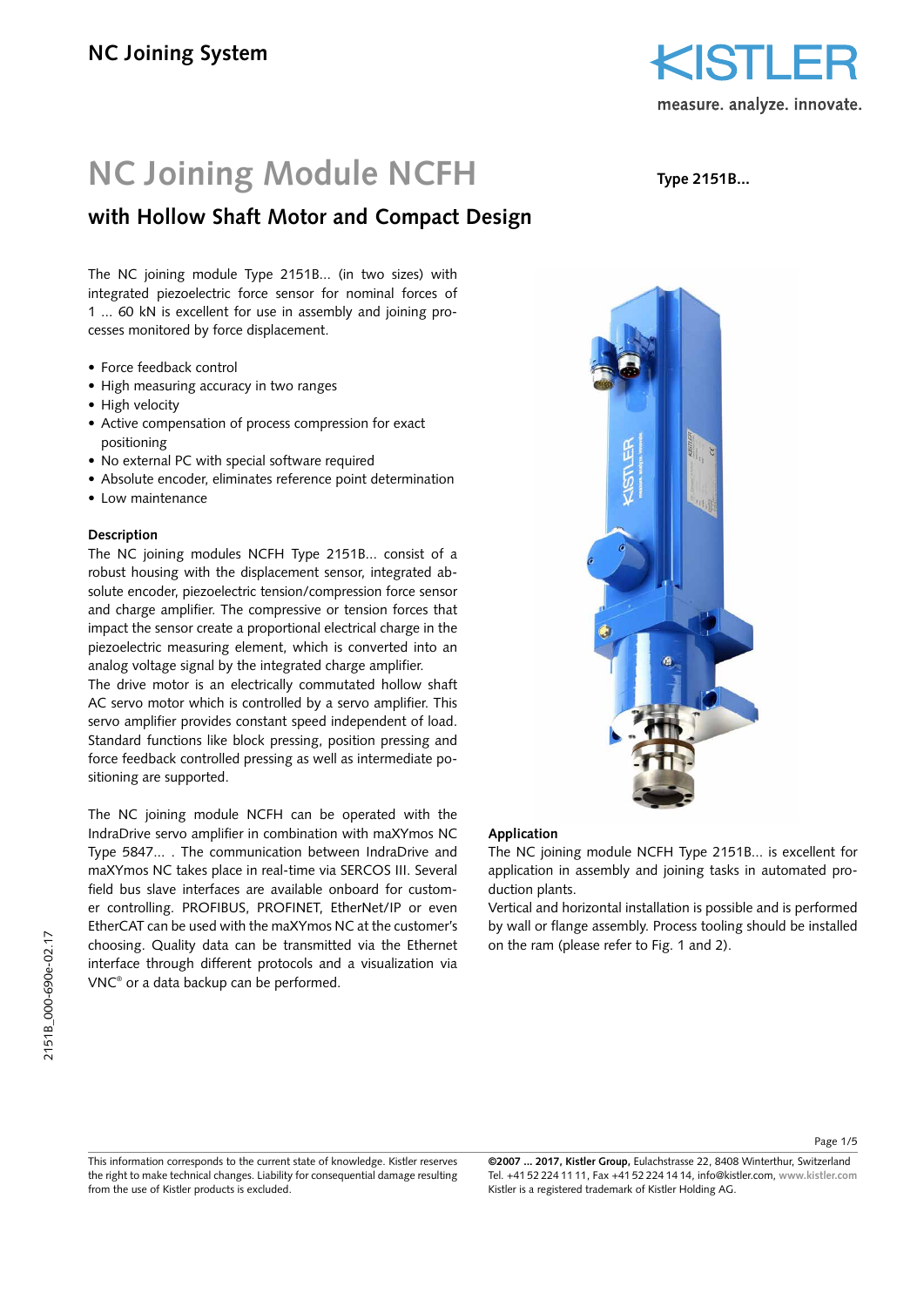NC Joining Module NCFH – with Hollow Shaft Motor and Compact Design, Type 2151B...



**Technical Data**

| <b>Dimensions</b>              | mm          | Fig. 1 and $2$   |
|--------------------------------|-------------|------------------|
| Assembly options               |             | wall or          |
|                                |             | flange assembly  |
| Weight                         |             |                  |
| size 1, 10 or 15 kN            | kg          | 17               |
| size 2, 30 kN                  | kg          | 69               |
| size 2, 60 kN                  | kg          | 75               |
| Max. tool weight <sup>1)</sup> |             |                  |
| size 1                         | kg          | 50               |
| size 2                         | kg          | 100              |
| Direction of measurement       |             | compression/     |
|                                |             | tension          |
| Measuring range                |             |                  |
| size 1                         | kN          | 1, 2, 5, 10, 15  |
| size 2                         | kN          | 15, 30, 60       |
| Practical repeatability        | mm          | 0,01             |
| Length of stroke               |             |                  |
| size 1                         | mm          | 200              |
| size 2                         | mm          | 400              |
| <b>Tool holder</b>             | mm          | Fig. 1 and $2$   |
| Holding brake                  | V/A         | 24/1             |
| Max. movement speed            | mm/s        | 300              |
| Displacement sensor system     |             | absolute encoder |
| Resolution                     | mm          | 0,001            |
| Force sensor                   |             | piezoelectric    |
| Temperature range              | $^{\circ}C$ | 1040             |

| Protection class                |                           | IP <sub>54</sub>         |  |
|---------------------------------|---------------------------|--------------------------|--|
| Linearity in all ranges         | %FSO                      | $<$ 1                    |  |
| Accuracy class force sensor     | ℅                         | 0,5                      |  |
| Service life of spindle         | cycles                    | approx. 10 million       |  |
| (acc. to defined drive profile) |                           |                          |  |
| Short stroke                    |                           |                          |  |
| size 1                          | mm                        | ≤60                      |  |
| size 2                          | mm                        | $\leq 110$               |  |
| Lubrication connection          |                           | standard-                |  |
| (exterior)                      |                           | lubricating nipple       |  |
| Servo amplifier $2$             |                           | Bosch-Rexroth Type 2180A |  |
| Standard interface              | SERCOS III (internal bus) |                          |  |
|                                 |                           |                          |  |
| Evaluation unit $3$             |                           | maXYmos NC Type 5847     |  |
| Standard interface              | PROFIBUS, PROFINET,       |                          |  |
|                                 |                           | EtherNet/IP, EtherCAT    |  |
| Power supply                    | VDC                       | $24 + 5$ %               |  |

 $^{\rm 1)}$  Possible radial forces must be considered independent of the mounting. Tool weight must be reduced using with manual loading.

A bending of the plunger depending on the tool weight must be considered for a horizontal installation.

This information corresponds to the current state of knowledge. Kistler reserves the right to make technical changes. Liability for consequential damage resulting from the use of Kistler products is excluded.

**©2007 ... 2017, Kistler Group,** Eulachstrasse 22, 8408 Winterthur, Switzerland Tel. +41 52 224 11 11, Fax +41 52 224 14 14, info@kistler.com, **www.kistler.com** Kistler is a registered trademark of Kistler Holding AG.

<sup>2)</sup> Servo amplifier see accessories data sheet 003-125 Type 2180A...

<sup>3)</sup> Evaluation unit maXYmos NC Type 5847B... see data sheet 003-272

Comment about temperature:

According to the load profile the size 2 housing can heat up to 80 °C. Cycle time <10 sec please contact technical service.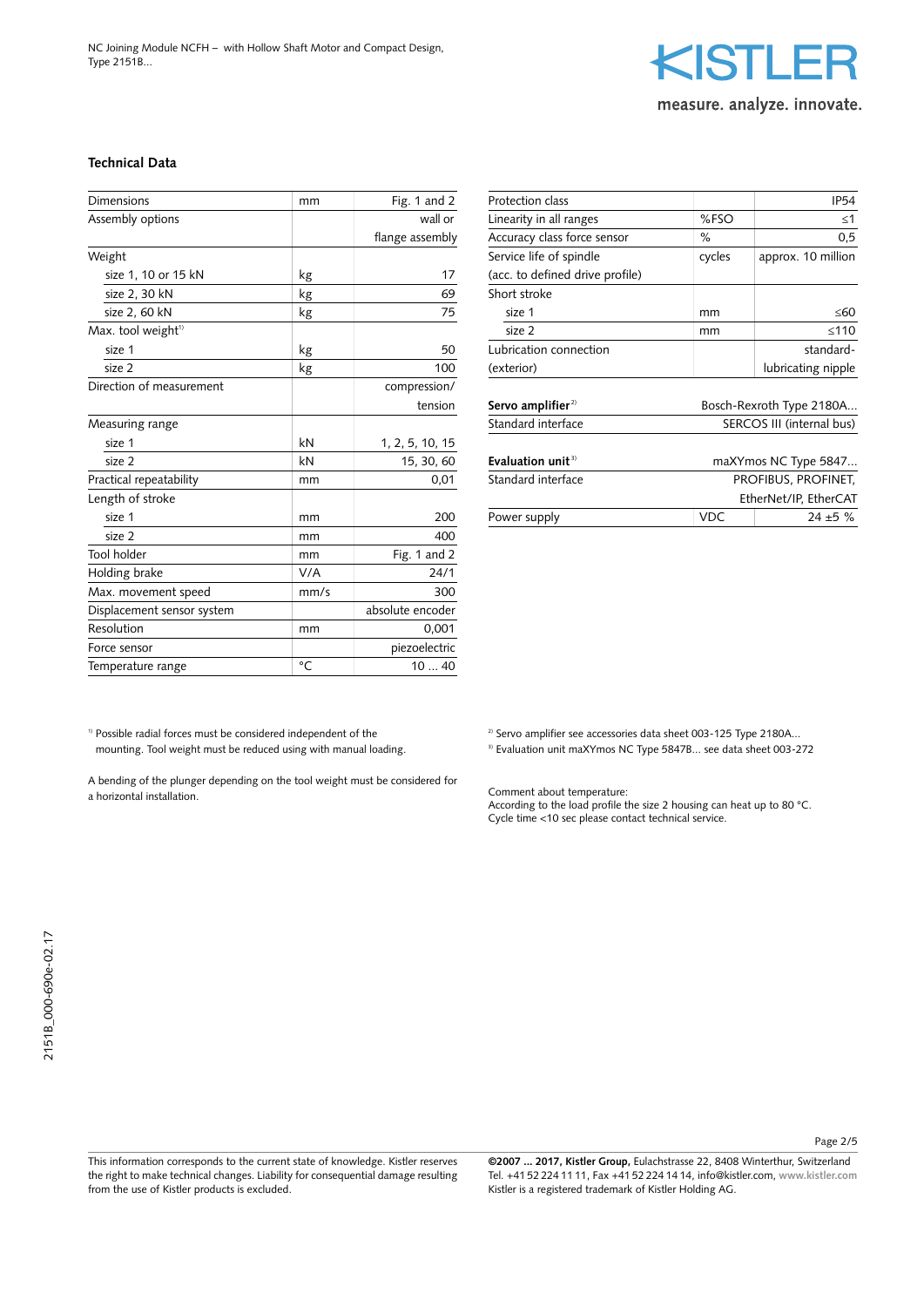NC Joining Module NCFH – with Hollow Shaft Motor and Compact Design, Type 2151B...



#### **Dimensions**



Fig. 1: Dimension NC joining module NCFH Type 2151B... size 1 for measuring range 1, 2, 5, 10 and 15 kN



Fig. 2: Dimension NC joining module NCFH Type 2151B... size 2 for measuring range 30 and 60 kN

The radial forces (for example due to the weight of the tool) must be considered for the installation. An external guide may have to be provided for the plunger.

Warnings and Notes: Lubrication points

Electrical connection points -**Warning high temperatures** 

Page 3/5

This information corresponds to the current state of knowledge. Kistler reserves the right to make technical changes. Liability for consequential damage resulting from the use of Kistler products is excluded.

**©2007 ... 2017, Kistler Group,** Eulachstrasse 22, 8408 Winterthur, Switzerland Tel. +41 52 224 11 11, Fax +41 52 224 14 14, info@kistler.com, **www.kistler.com** Kistler is a registered trademark of Kistler Holding AG.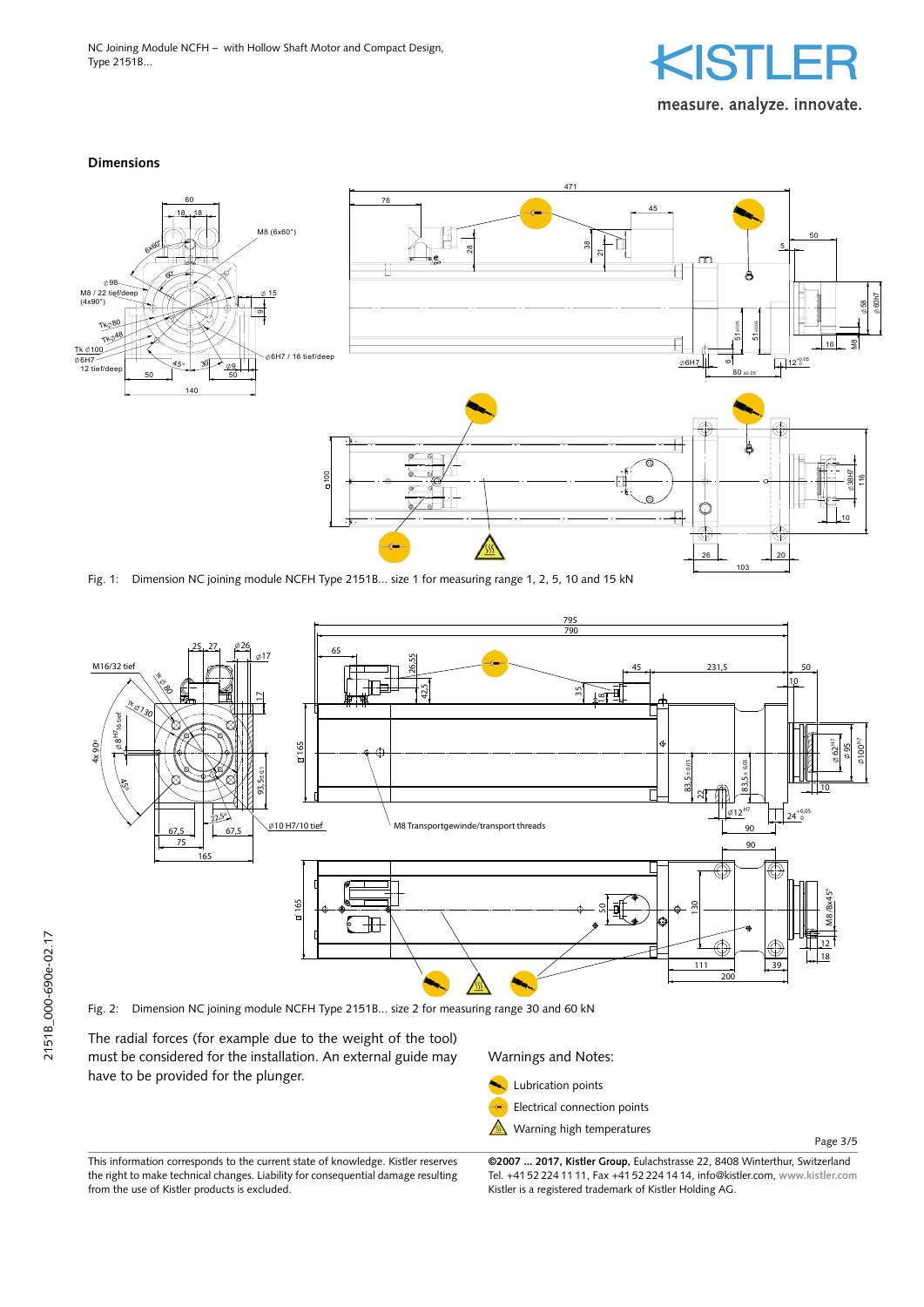

measure, analyze, innovate.

#### **Functional Principle with maXYmos NC Type 5847...**



Fig. 3: Functional principle of NC joining system with NC joining module NCFH Type 2151B... and maXYmos NC Type 5847...

#### **Included Accessories**

## **Optional Accessories Type/Art. No.**

- Evaluation unit maXYmos NC<sup>4)</sup> (MEM) 5847...
- Bearing rail adapter for 35 mm Cap rail including 2 fastening screws M3x10 5700A31 • Display module (DIM) with pedestal 5877AZ000
- Connection cable maXYmos
- MEM on DIM, length 5 m 1200A161A5 • Servo amplifier $2$ <sup>2</sup> 2180A...

<sup>2)</sup> Servo amplifier Type 2180A... see accessory data sheet 003-125

4) Evaluation unit maXYmos NC Type 5847B... see data sheet 003-272

| Ordering Key Servo Amplifier for NCFH |  |  |  |  |  |  |
|---------------------------------------|--|--|--|--|--|--|
|---------------------------------------|--|--|--|--|--|--|



| Cable                              | Type/Art. No. |
|------------------------------------|---------------|
| • NCFH Motor cable,                |               |
| length 5 m for size 1              | KSM333040-5   |
| • NCFH Motor cable,                |               |
| length 5 m for size 2              | KSM333010-5   |
| • NCFH Feedback cable,             |               |
| length 5 m                         | KSM18028885-5 |
| • maXYmos Force transmitter cable, |               |
| length 5 m                         | KSM18028884-5 |
| • SERCOS III connection cable,     |               |
| length 5 m                         | KSM18029160-5 |
| • Safety zone box cable,           |               |
| 2 cables required), length 1 m     | KSM18029161-1 |

Other length on request.

#### Page 4/5

This information corresponds to the current state of knowledge. Kistler reserves the right to make technical changes. Liability for consequential damage resulting from the use of Kistler products is excluded.

**©2007 ... 2017, Kistler Group,** Eulachstrasse 22, 8408 Winterthur, Switzerland Tel. +41 52 224 11 11, Fax +41 52 224 14 14, info@kistler.com, **www.kistler.com** Kistler is a registered trademark of Kistler Holding AG.